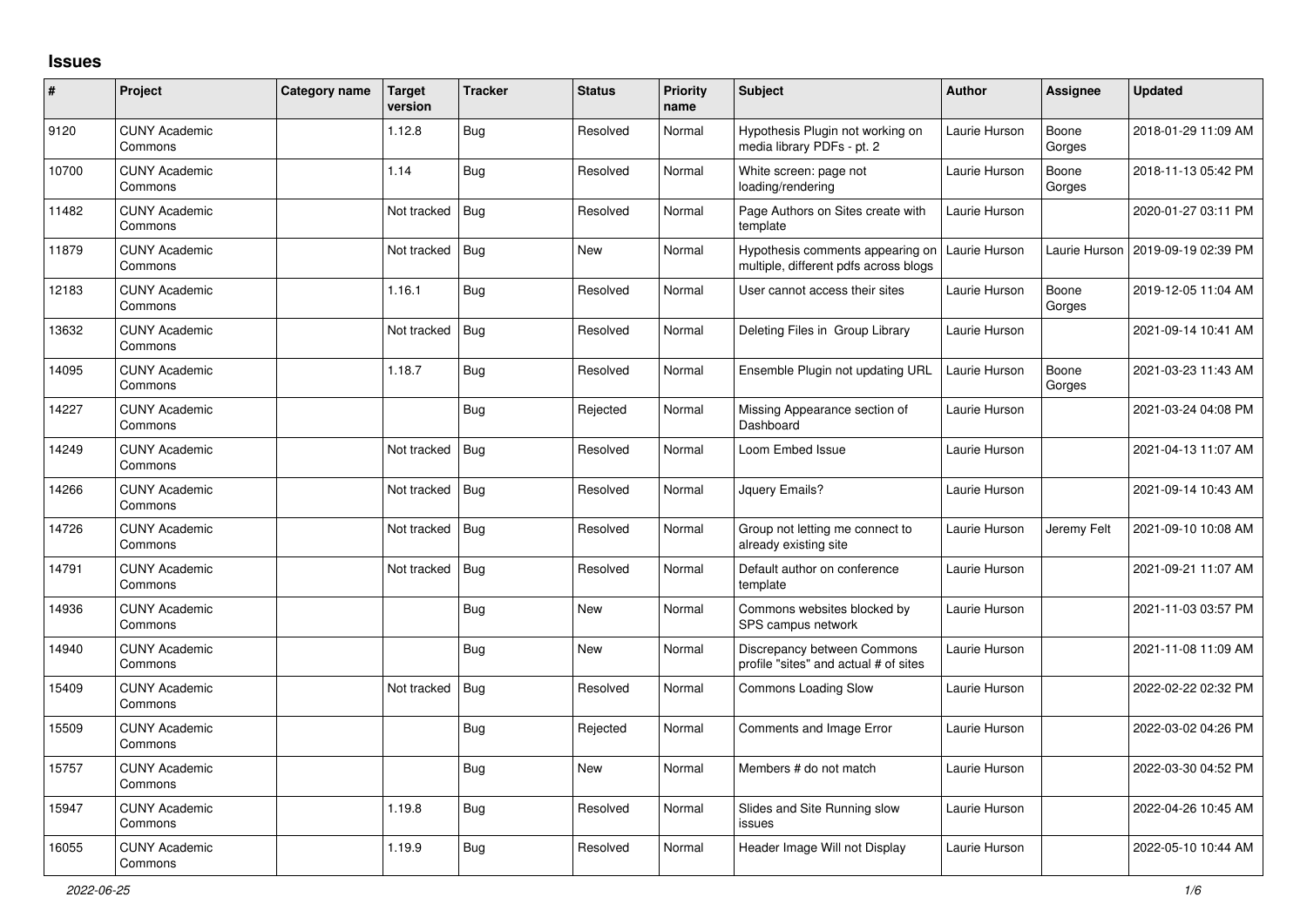| $\vert$ # | Project                         | Category name | Target<br>version | <b>Tracker</b> | <b>Status</b>        | Priority<br>name | <b>Subject</b>                                                            | Author        | <b>Assignee</b>  | <b>Updated</b>      |
|-----------|---------------------------------|---------------|-------------------|----------------|----------------------|------------------|---------------------------------------------------------------------------|---------------|------------------|---------------------|
| 16087     | <b>CUNY Academic</b><br>Commons |               |                   | Bug            | Rejected             | Normal           | ZotPress not displaying Group<br>Library                                  | Laurie Hurson |                  | 2022-05-11 05:03 PM |
| 11131     | <b>CUNY Academic</b><br>Commons |               | Future<br>release | Feature        | Reporter<br>Feedback | Normal           | Image Annotation Plugins                                                  | Laurie Hurson |                  | 2019-02-26 11:33 AM |
| 11833     | <b>CUNY Academic</b><br>Commons |               | 1.16              | Feature        | Resolved             | Normal           | CC Image Plugin                                                           | Laurie Hurson |                  | 2019-11-08 10:58 AM |
| 12023     | <b>CUNY Academic</b><br>Commons |               | Not tracked       | Feature        | Rejected             | Normal           | Surfacing Site Storage Capacity &<br>Use                                  | Laurie Hurson |                  | 2019-10-29 02:15 PM |
| 12139     | <b>CUNY Academic</b><br>Commons |               | 1.16.5            | Feature        | Resolved             | Normal           | <b>Addressing Redundant Links</b><br><b>Accessibility Issue</b>           | Laurie Hurson | Boone<br>Gorges  | 2020-02-11 10:57 AM |
| 13706     | <b>CUNY Academic</b><br>Commons |               | 1.18.1            | Feature        | Resolved             | Normal           | Github embed                                                              | Laurie Hurson |                  | 2020-12-22 03:39 PM |
| 14208     | <b>CUNY Academic</b><br>Commons |               |                   | Feature        | Resolved             | Normal           | Loom Videos                                                               | Laurie Hurson |                  | 2021-03-23 02:25 PM |
| 14287     | <b>CUNY Academic</b><br>Commons |               | 1.18.8            | Feature        | Resolved             | Normal           | Add Eventbrite Plugin                                                     | Laurie Hurson |                  | 2021-04-13 11:21 AM |
| 14380     | <b>CUNY Academic</b><br>Commons |               | 1.18.10           | Feature        | Resolved             | Normal           | <b>SPLOT Site for User stories</b>                                        | Laurie Hurson |                  | 2021-05-11 11:37 AM |
| 14878     | <b>CUNY Academic</b><br>Commons |               |                   | Feature        | Rejected             | Normal           | Bulk delete forum replies                                                 | Laurie Hurson | Raymond<br>Hoh   | 2022-04-28 11:35 AM |
| 15251     | <b>CUNY Academic</b><br>Commons |               | 1.19.3            | Feature        | Resolved             | Normal           | Add "Ultra" theme                                                         | Laurie Hurson |                  | 2022-02-08 02:37 PM |
| 15613     | <b>CUNY Academic</b><br>Commons |               | 2.0.2             | Feature        | Reporter<br>Feedback | Normal           | Adding "Passster" plugin                                                  | Laurie Hurson |                  | 2022-06-14 11:36 AM |
| 15923     | <b>CUNY Academic</b><br>Commons |               | Not tracked       | Feature        | Reporter<br>Feedback | Normal           | <b>Bellows Plugin Adjustments</b>                                         | Laurie Hurson |                  | 2022-04-20 10:10 AM |
| 11208     | <b>CUNY Academic</b><br>Commons |               | Not tracked       | Support        | Resolved             | Normal           | Password Protected Page Not<br>Working when page set to<br>page_for_posts | Laurie Hurson | scott voth       | 2019-03-27 03:08 PM |
| 12328     | <b>CUNY Academic</b><br>Commons |               | Not tracked       | Support        | <b>New</b>           | Normal           | Sign up Code for Non-CUNY<br>Faculty                                      | Laurie Hurson |                  | 2020-01-28 10:25 AM |
| 12484     | <b>CUNY Academic</b><br>Commons |               | Not tracked       | Support        | Reporter<br>Feedback | Normal           | Sign up Code for COIL Course<br>starting in March                         | Laurie Hurson | <b>Matt Gold</b> | 2020-03-02 02:26 PM |
| 13578     | <b>CUNY Academic</b><br>Commons |               | 1.17.8            | Support        | Resolved             | Normal           | ODP File type upload                                                      | Laurie Hurson |                  | 2020-11-17 09:52 AM |
| 13915     | <b>CUNY Academic</b><br>Commons |               |                   | Support        | Resolved             | Normal           | Writing in Markdown Question                                              | Laurie Hurson |                  | 2021-02-23 10:46 AM |
| 14538     | <b>CUNY Academic</b><br>Commons |               | Not tracked       | Support        | Reporter<br>Feedback | Normal           | <b>Weebly To Commons</b>                                                  | Laurie Hurson |                  | 2021-09-14 10:47 AM |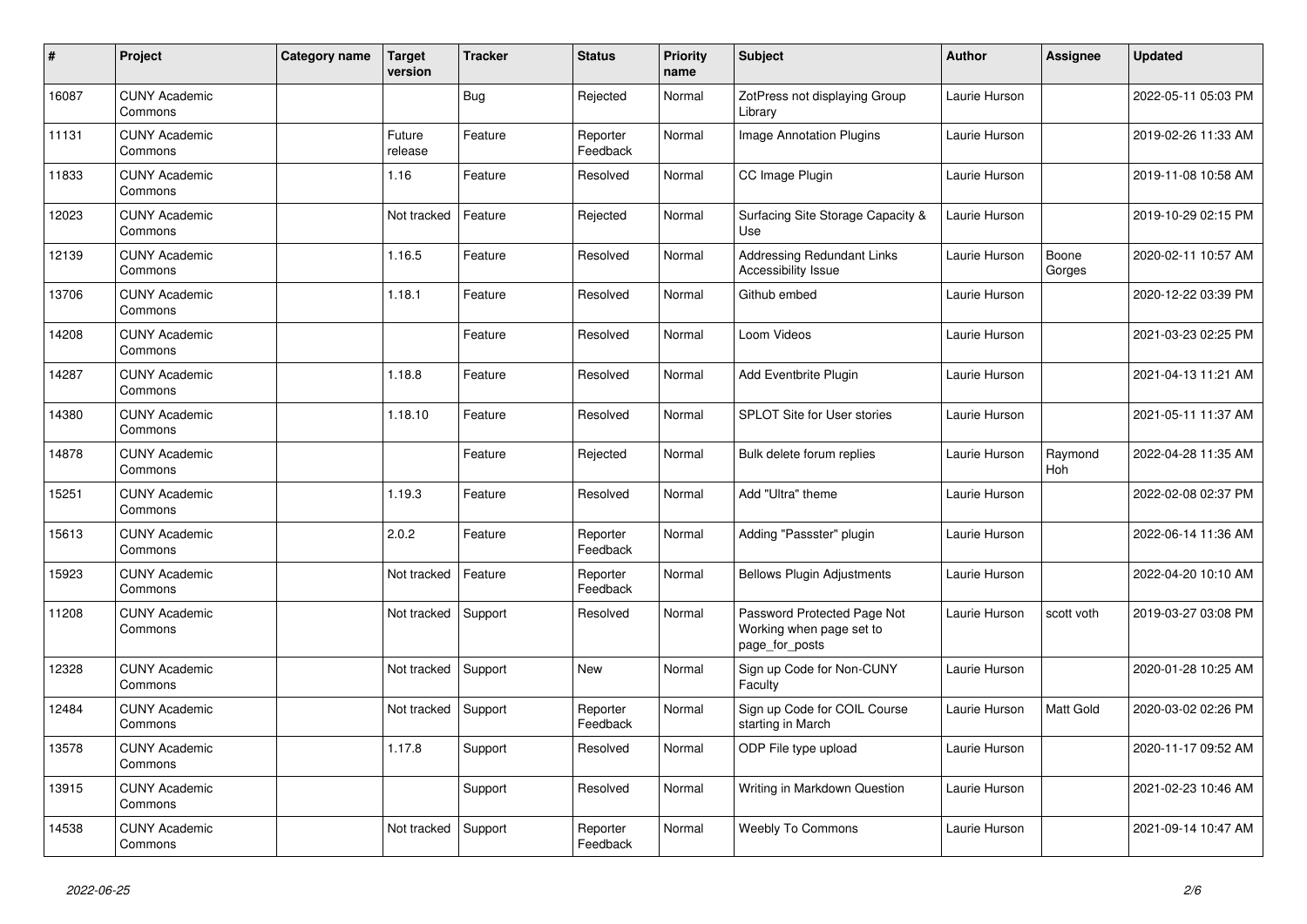| #     | Project                         | Category name                | Target<br>version | <b>Tracker</b> | <b>Status</b>        | <b>Priority</b><br>name | <b>Subject</b>                                                 | <b>Author</b> | <b>Assignee</b> | <b>Updated</b>      |
|-------|---------------------------------|------------------------------|-------------------|----------------|----------------------|-------------------------|----------------------------------------------------------------|---------------|-----------------|---------------------|
| 15176 | <b>CUNY Academic</b><br>Commons |                              | Not tracked       | Support        | Reporter<br>Feedback | Normal                  | Archiving Q Writing & Old<br>Wordpress Sites on the Commons    | Laurie Hurson |                 | 2022-02-08 10:28 AM |
| 10953 | <b>CUNY Academic</b><br>Commons |                              |                   | Documentation  | Resolved             | Normal                  | Help pages - Privacy                                           | Laurie Hurson | scott voth      | 2019-01-14 05:32 PM |
| 11821 | <b>CUNY Academic</b><br>Commons |                              | Not tracked       | Documentation  | Resolved             | Normal                  | Broken link on commons<br>documentation post                   | Laurie Hurson | scott voth      | 2019-09-04 03:54 PM |
| 11906 | <b>CUNY Academic</b><br>Commons |                              | 1.16.8            | Documentation  | Resolved             | Normal                  | Commons "Help" and Teaching Site<br>Overhaul                   | Laurie Hurson | Laurie Hurson   | 2020-03-10 02:16 PM |
| 15368 | <b>CUNY Academic</b><br>Commons |                              | 1.19.4            | Documentation  | Resolved             | Normal                  | Commons home page access                                       | Laurie Hurson |                 | 2022-02-17 02:24 PM |
| 13857 | <b>CUNY Academic</b><br>Commons |                              |                   | Publicity      | Resolved             | Normal                  | Student Numbers for Annual Report                              | Laurie Hurson |                 | 2021-01-24 01:04 PM |
| 14475 | <b>CUNY Academic</b><br>Commons |                              | Not tracked       | Publicity      | <b>New</b>           | Normal                  | <b>OER Showcase Page</b>                                       | Laurie Hurson | Laurie Hurson   | 2021-09-14 10:46 AM |
| 14504 | <b>CUNY Academic</b><br>Commons |                              | Not tracked       | Publicity      | Reporter<br>Feedback | Normal                  | Adding showcases to home page<br>menu                          | Laurie Hurson | Boone<br>Gorges | 2022-01-19 03:26 PM |
| 12140 | <b>CUNY Academic</b><br>Commons | Accessibility                | 1.17.0            | <b>Bug</b>     | Resolved             | Normal                  | Fixing Size/Contrast of "Recently<br><b>Active Text"</b>       | Laurie Hurson | Boone<br>Gorges | 2020-07-14 12:22 PM |
| 8746  | <b>CUNY Academic</b><br>Commons | <b>Blogs</b><br>(BuddyPress) | 1.11.14           | <b>Bug</b>     | Resolved             | Normal                  | Site Creation - additional Privacy<br>Settings                 | Laurie Hurson |                 | 2017-10-02 11:00 AM |
| 11023 | <b>CUNY Academic</b><br>Commons | <b>Blogs</b><br>(BuddyPress) | 1.14.6            | Bug            | Resolved             | Normal                  | <b>Teaching Template Sites: Posts</b><br>return 404 Error      | Laurie Hurson |                 | 2019-01-28 01:18 PM |
| 14451 | <b>CUNY Academic</b><br>Commons | Blogs<br>(BuddyPress)        | 1.18.10           | <b>Bug</b>     | Resolved             | Normal                  | Search filtering not working<br>correctly                      | Laurie Hurson | Boone<br>Gorges | 2021-05-12 03:24 PM |
| 12340 | <b>CUNY Academic</b><br>Commons | <b>Blogs</b><br>(BuddyPress) | 1.16.7            | Feature        | Resolved             | Normal                  | Tweaking CC licensing on sites                                 | Laurie Hurson | Raymond<br>Hoh  | 2020-03-10 11:54 AM |
| 7629  | <b>CUNY Academic</b><br>Commons | <b>BuddyPress</b><br>(misc)  |                   | <b>Bug</b>     | Duplicate            | Normal                  | Coupled Group/Site email<br>generation Issue                   | Laurie Hurson | Boone<br>Gorges | 2017-02-06 04:09 PM |
| 12275 | <b>CUNY Academic</b><br>Commons | <b>BuddyPress</b><br>(misc)  | Not tracked       | Bug            | Resolved             | Normal                  | <b>Error in Members Directory</b>                              | Laurie Hurson | Boone<br>Gorges | 2020-01-09 02:40 PM |
| 11043 | <b>CUNY Academic</b><br>Commons | Courses                      | 1.14.6            | <b>Bug</b>     | Resolved             | Normal                  | All Group Admins displaying as<br>"instructors" on Courses Tab | Laurie Hurson | Boone<br>Gorges | 2019-02-05 02:06 PM |
| 12438 | <b>CUNY Academic</b><br>Commons | Courses                      | Not tracked       | <b>Bug</b>     | New                  | Normal                  | Site appearing twice                                           | Laurie Hurson | Boone<br>Gorges | 2020-02-18 01:34 PM |
| 12448 | <b>CUNY Academic</b><br>Commons | Courses                      | 1.17.0            | <b>Bug</b>     | Resolved             | Normal                  | Course metadata should update on<br>site/group metadata update | Laurie Hurson | Boone<br>Gorges | 2020-07-15 12:09 PM |
| 13068 | <b>CUNY Academic</b><br>Commons | Courses                      | 1.17.2            | <b>Bug</b>     | Resolved             | Normal                  | Deleted groups appearing in<br>courses list                    | Laurie Hurson | Boone<br>Gorges | 2020-08-25 11:27 AM |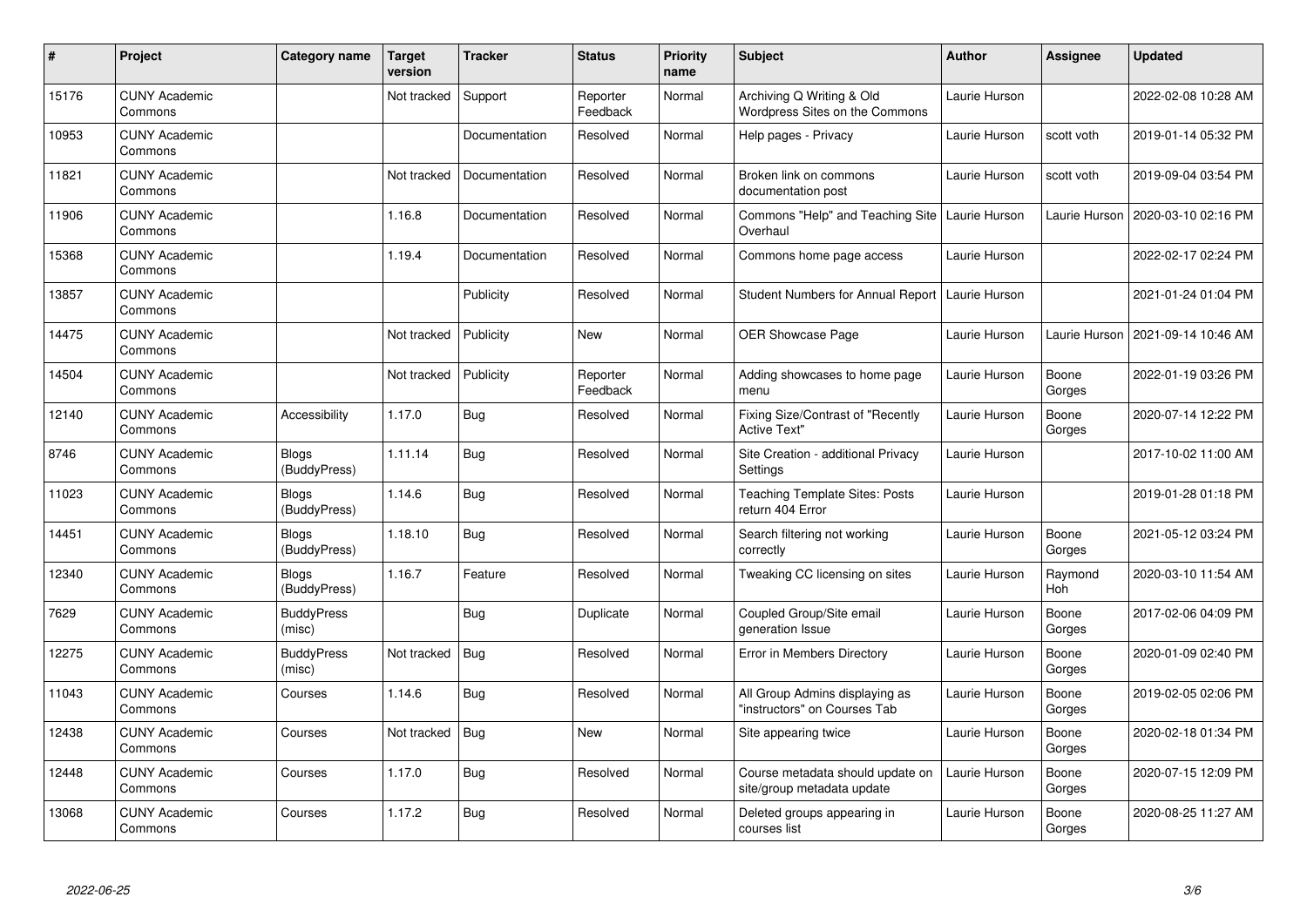| $\pmb{\#}$ | <b>Project</b>                  | Category name      | <b>Target</b><br>version | <b>Tracker</b> | <b>Status</b>        | <b>Priority</b><br>name | <b>Subject</b>                                                                             | <b>Author</b> | Assignee          | Updated             |
|------------|---------------------------------|--------------------|--------------------------|----------------|----------------------|-------------------------|--------------------------------------------------------------------------------------------|---------------|-------------------|---------------------|
| 14051      | <b>CUNY Academic</b><br>Commons | Courses            | Not tracked              | Bug            | Resolved             | Normal                  | <b>Updating Instructor on Course</b><br>Directory Listing                                  | Laurie Hurson | Boone<br>Gorges   | 2021-03-05 12:56 PM |
| 11789      | <b>CUNY Academic</b><br>Commons | Courses            | Future<br>release        | Feature        | <b>New</b>           | Normal                  | Ability to remove item from Courses<br>list                                                | Laurie Hurson | Sonja Leix        | 2019-09-24 12:28 PM |
| 12447      | <b>CUNY Academic</b><br>Commons | Courses            | 1.18.0                   | Feature        | Resolved             | Normal                  | <b>Tallying Forum Participation</b>                                                        | Laurie Hurson | Raymond<br>Hoh    | 2020-12-08 11:32 AM |
| 14170      | <b>CUNY Academic</b><br>Commons | Courses            | 1.19.0                   | Feature        | Resolved             | Normal                  | Collecting OER Metadata                                                                    | Laurie Hurson | Boone<br>Gorges   | 2022-01-04 12:02 PM |
| 14457      | <b>CUNY Academic</b><br>Commons | Courses            | 1.19.0                   | Feature        | Resolved             | Normal                  | Toggle for Public Sites in Course<br>Directory                                             | Laurie Hurson | Boone<br>Gorges   | 2022-01-04 11:16 AM |
| 14897      | <b>CUNY Academic</b><br>Commons | Courses            | 1.19.0                   | Feature        | Resolved             | Normal                  | Adding "Instructor" field to indicate<br>which Admin is Instructor of a<br>"teaching" site | Laurie Hurson | Raymond<br>Hoh    | 2022-01-04 11:19 AM |
| 14777      | <b>CUNY Academic</b><br>Commons | Courses            | 1.19.0                   | Outreach       | Resolved             | Normal                  | Email to faculty who create course<br>groups and site                                      | Laurie Hurson |                   | 2022-01-04 11:24 AM |
| 16199      | <b>CUNY Academic</b><br>Commons | <b>Directories</b> | 2.0.2                    | Bug            | <b>New</b>           | Normal                  | Removed "Semester" Filter from<br><b>Courses Directory</b>                                 | Laurie Hurson | Boone<br>Gorges   | 2022-06-14 11:36 AM |
| 7537       | <b>CUNY Academic</b><br>Commons | Events             |                          | Bug            | Rejected             | Normal                  | bbPress Group Events Widget does<br>not display                                            | Laurie Hurson | Raymond<br>Hoh    | 2017-04-27 02:32 PM |
| 9137       | <b>CUNY Academic</b><br>Commons | Group Blogs        | Not tracked              | <b>Bug</b>     | Resolved             | Normal                  | Already existing site not appearing<br>to link (couple) in Group area                      | Laurie Hurson | Boone<br>Gorges   | 2018-03-29 05:07 PM |
| 10952      | <b>CUNY Academic</b><br>Commons | Group Blogs        | 1.14.5                   | <b>Bug</b>     | Resolved             | Normal                  | Duplicate privacy options in<br>group-site creation                                        | Laurie Hurson |                   | 2019-01-22 11:53 AM |
| 14018      | <b>CUNY Academic</b><br>Commons | Group Forums       | 1.18.7                   | Feature        | Resolved             | Normal                  | Forum design improvements                                                                  | Laurie Hurson | Boone<br>Gorges   | 2021-03-23 11:43 AM |
| 13650      | <b>CUNY Academic</b><br>Commons | Group Library      | Future<br>release        | Feature        | New                  | Normal                  | Forum Attachments in Group<br>Library                                                      | Laurie Hurson |                   | 2021-11-19 12:30 PM |
| 12446      | <b>CUNY Academic</b><br>Commons | Groups (misc)      | Future<br>release        | Feature        | Reporter<br>Feedback | Normal                  | Toggle default site to group forum<br>posting                                              | Laurie Hurson | Laurie Hurson     | 2020-03-10 11:57 AM |
| 14786      | <b>CUNY Academic</b><br>Commons | Groups (misc)      | 1.19.0                   | Feature        | Resolved             | Normal                  | Adding "class project" purpose                                                             | Laurie Hurson | Boone<br>Gorges   | 2022-01-04 11:20 AM |
| 15220      | <b>CUNY Academic</b><br>Commons | Groups (misc)      | 2.0.0                    | Feature        | Resolved             | Normal                  | Extending the OER Metadata Tag                                                             | Laurie Hurson | Boone<br>Gorges   | 2022-05-26 11:36 AM |
| 14179      | <b>CUNY Academic</b><br>Commons | Home Page          | 1.19.0                   | Feature        | Resolved             | Normal                  | Featured Sites and Groups for<br>Home Page Redesign                                        | Laurie Hurson | Colin<br>McDonald | 2022-01-04 12:03 PM |
| 15219      | <b>CUNY Academic</b><br>Commons | Layout             | 1.19.3                   | Bug            | Resolved             | Normal                  | Alignment with Rowling Theme                                                               | Laurie Hurson | Raymond<br>Hoh    | 2022-02-08 02:38 PM |
| 11836      | <b>CUNY Academic</b><br>Commons | Onboarding         | 1.15.9                   | Bug            | Resolved             | Normal                  | Invite and "Claim Key" Confusion                                                           | Laurie Hurson |                   | 2019-09-10 02:34 PM |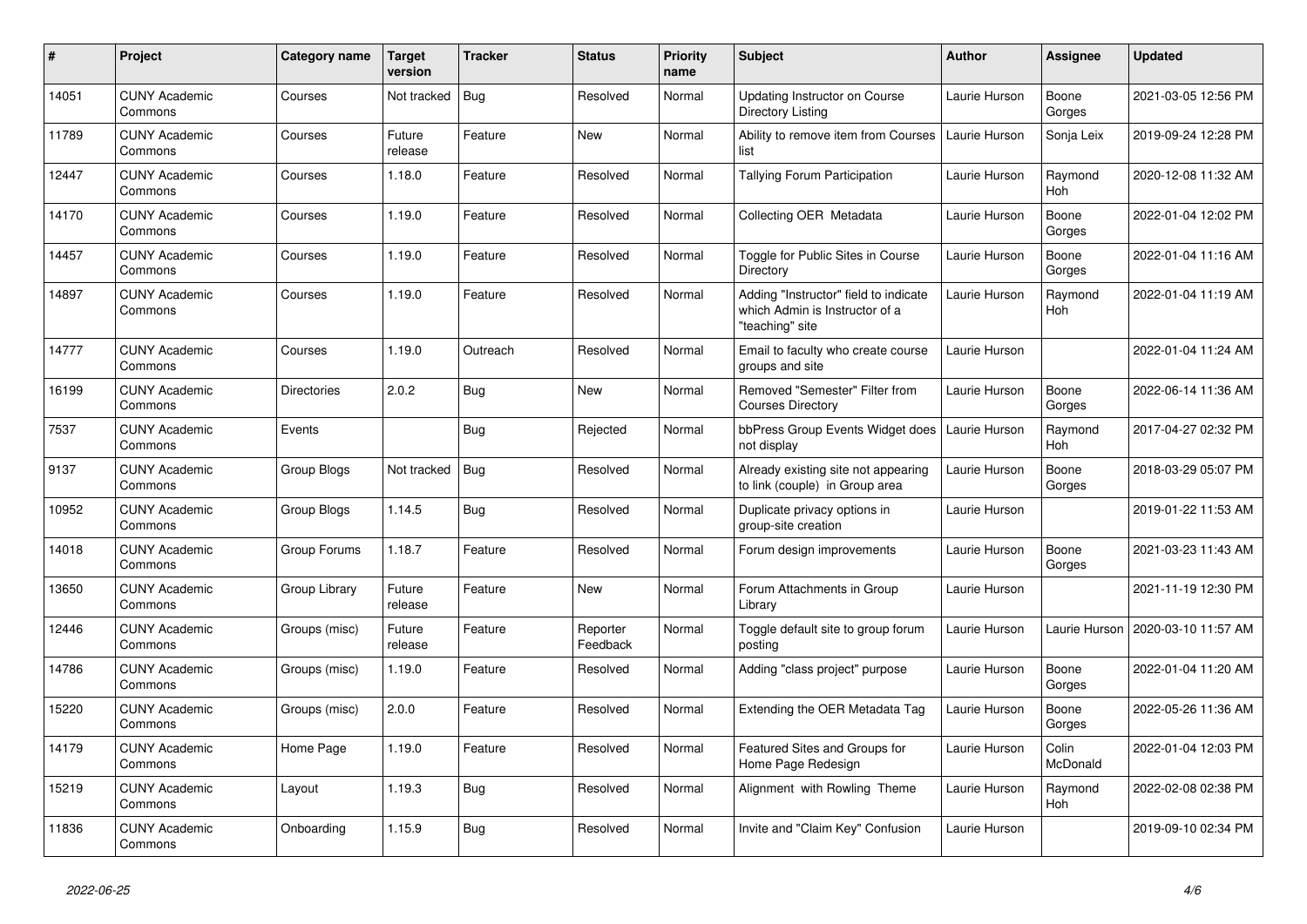| $\pmb{\#}$ | Project                         | Category name              | Target<br>version | <b>Tracker</b> | <b>Status</b>        | <b>Priority</b><br>name | <b>Subject</b>                                                        | <b>Author</b> | <b>Assignee</b> | <b>Updated</b>      |
|------------|---------------------------------|----------------------------|-------------------|----------------|----------------------|-------------------------|-----------------------------------------------------------------------|---------------|-----------------|---------------------|
| 16183      | <b>CUNY Academic</b><br>Commons | Onboarding                 | 2.0.1             | Bug            | Resolved             | Normal                  | Contrast for member names in the<br>invite modal                      | Laurie Hurson |                 | 2022-06-14 11:35 AM |
| 14787      | <b>CUNY Academic</b><br>Commons | <b>Plugin Packages</b>     | Future<br>release | Feature        | New                  | Normal                  | Creating a "Design" plugin package                                    | Laurie Hurson | scott voth      | 2022-04-27 04:56 PM |
| 11200      | <b>CUNY Academic</b><br>Commons | Reckoning                  | 1.14.8            | <b>Bug</b>     | Resolved             | Normal                  | User Summary (Reckoning plugin)<br>not linking to single user content | Laurie Hurson |                 | 2019-10-04 02:31 PM |
| 7653       | <b>CUNY Academic</b><br>Commons | Reckoning                  | 1.10.10           | Feature        | Resolved             | Normal                  | Reckoning Plugin Edit or<br>Workaround                                | Laurie Hurson | Boone<br>Gorges | 2019-10-04 02:31 PM |
| 11937      | <b>CUNY Academic</b><br>Commons | Reckoning                  | 2.0.0             | Feature        | Resolved             | Normal                  | Integration between WP Grade<br>Comments and Reckoning                | Laurie Hurson | Boone<br>Gorges | 2022-05-26 11:36 AM |
| 16278      | <b>CUNY Academic</b><br>Commons | Server                     | Not tracked       | Support        | Resolved             | Normal                  | Commons Down                                                          | Laurie Hurson | Raymond<br>Hoh  | 2022-06-23 09:21 PM |
| 14115      | <b>CUNY Academic</b><br>Commons | Shortcodes and<br>embeds   | 1.18.6            | Feature        | Resolved             | Normal                  | <b>Add Twine Embed Plugin</b>                                         | Laurie Hurson | Boone<br>Gorges | 2021-03-11 10:53 AM |
| 14439      | <b>CUNY Academic</b><br>Commons | Spam/Spam<br>Prevention    | 2.0.2             | Support        | Assigned             | Normal                  | Aprroved comments held for<br>moderation                              | Laurie Hurson | Raymond<br>Hoh  | 2022-06-14 11:36 AM |
| 8944       | <b>CUNY Academic</b><br>Commons | Teaching                   | 1.12.3            | <b>Bug</b>     | Resolved             | Normal                  | Hypothesis Plugin not working on<br>media library PDFs                | Laurie Hurson |                 | 2017-12-28 03:00 PM |
| 12519      | <b>CUNY Academic</b><br>Commons | User Experience            | 1.16.8            | Bug            | Resolved             | Normal                  | Registration and Home Page links<br>on Mobile                         | Laurie Hurson | Raymond<br>Hoh  | 2020-03-17 05:03 PM |
| 12278      | <b>CUNY Academic</b><br>Commons | <b>WordPress</b><br>(misc) | 1.16.3            | Bug            | Resolved             | Normal                  | Cannot acces dashboard due to<br>"Critical Error"                     | Laurie Hurson | Raymond<br>Hoh  | 2020-01-10 02:04 PM |
| 11201      | <b>CUNY Academic</b><br>Commons | <b>WordPress</b><br>(misc) | 1.16              | Feature        | Resolved             | Normal                  | Add "Request to Join this Site"<br>button?                            | Laurie Hurson | Raymond<br>Hoh  | 2019-12-04 10:51 AM |
| 11193      | <b>CUNY Academic</b><br>Commons | <b>WordPress</b><br>(misc) | 1.14.11           | Support        | Resolved             | Normal                  | <b>Embedding StoryMaps JS</b>                                         | Laurie Hurson | Raymond<br>Hoh  | 2019-04-23 10:54 AM |
| 11843      | <b>CUNY Academic</b><br>Commons | <b>WordPress</b><br>(misc) | Future<br>release | Design/UX      | New                  | Normal                  | Tweaking the Gutenberg Editor<br>Interface                            | Laurie Hurson |                 | 2022-04-26 12:00 PM |
| 7623       | <b>CUNY Academic</b><br>Commons | WordPress<br>Plugins       | 1.10.10           | <b>Bug</b>     | Resolved             | Normal                  | bbPress Forum and "Add users"<br>widget User Role                     | Laurie Hurson | Boone<br>Gorges | 2017-02-06 01:57 PM |
| 9289       | <b>CUNY Academic</b><br>Commons | WordPress<br>Plugins       | Future<br>release | Bug            | Reporter<br>Feedback | Normal                  | <b>Email Users Plugin</b>                                             | Laurie Hurson | Boone<br>Gorges | 2018-10-24 12:34 PM |
| 11415      | <b>CUNY Academic</b><br>Commons | WordPress<br>Plugins       | Not tracked       | Bug            | Reporter<br>Feedback | Normal                  | <b>Blog Subscriptions in Jetpack</b>                                  | Laurie Hurson |                 | 2019-05-14 10:34 AM |
| 11803      | <b>CUNY Academic</b><br>Commons | WordPress<br>Plugins       | 1.15.9            | <b>Bug</b>     | Resolved             | Normal                  | Settings > Writing Editor Switch<br>Error                             | Laurie Hurson | Raymond<br>Hoh  | 2019-08-28 02:48 PM |
| 11862      | <b>CUNY Academic</b><br>Commons | WordPress<br>Plugins       | 1.16              | <b>Bug</b>     | Resolved             | Normal                  | Testing WP Grade Comments for<br>inclusion on Commons                 | Laurie Hurson | Raymond<br>Hoh  | 2019-11-15 12:54 PM |